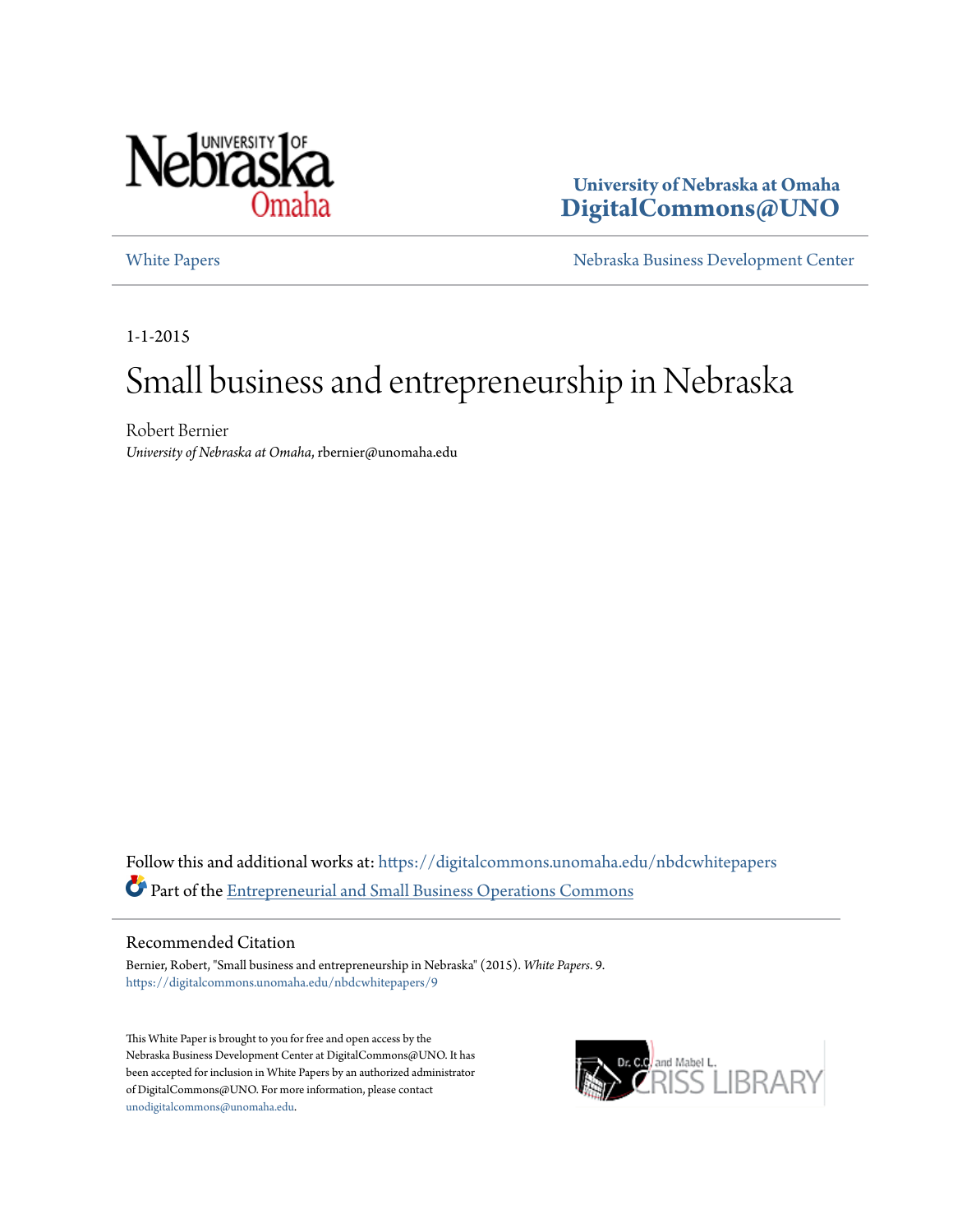

# **Small Business and Entrepreneurship in Nebraska**

*The less densely populated states depend more on small businesses for private non-farm employment than do the more densely populated states or the United States as a whole.*

S whole. mall business and entrepreneurship in Nebraska is roughly comparable to the small business sector in other upper plains states. The less densely populated states depend more on small businesses for private non-farm employment than do the more densely populated states or the United States as a

There are 167,878 small business establishments in Nebraska. Of these, 40,581 have employees. That is, 75.8% of small businesses in Nebraska have no employees. Since many non-employer small businesses are hobby or sideline businesses, much of the perceived volatility in small business survival is due to entry and exit by non-employer entrepreneurs. Nebraska small businesses employ 391,150 workers, or 47% of all private sector non-farm employment.<sup>i</sup>

Nebraska communities vary in their success in encouraging small business development. Those that are successful appear to devote attention to small business development rather than business recruitment, tend to depend less on absentee ownership of commercial real estate, and tend to have at least one locally owned bank.

The terms "small business" and "entrepreneur" are often used interchangeably. There is no single definition of the term "small business" in federal law. Most small business owners in Nebraska consider themselves to be entrepreneurs. Although persons who are described as "corporate entrepreneurs" or "social entrepreneurs" or "government entrepreneurs" may make significant contributions to their communities, this study considers only those entrepreneurs who own a business.

# Nebraska and its Neighbors

Nebraska is comparable to the United States as a whole in the rate of small business ownership among its population. Its 167,878 small business establishments are 8.97% of its 1,868,969 population (2013). Small business establishments in the United States are 8.99% of the U.S. population. Among Nebraska's neighbors; Iowa (8.56%), Kansas (8.44%) and Missouri (8.36%) have somewhat fewer small businesses in propor-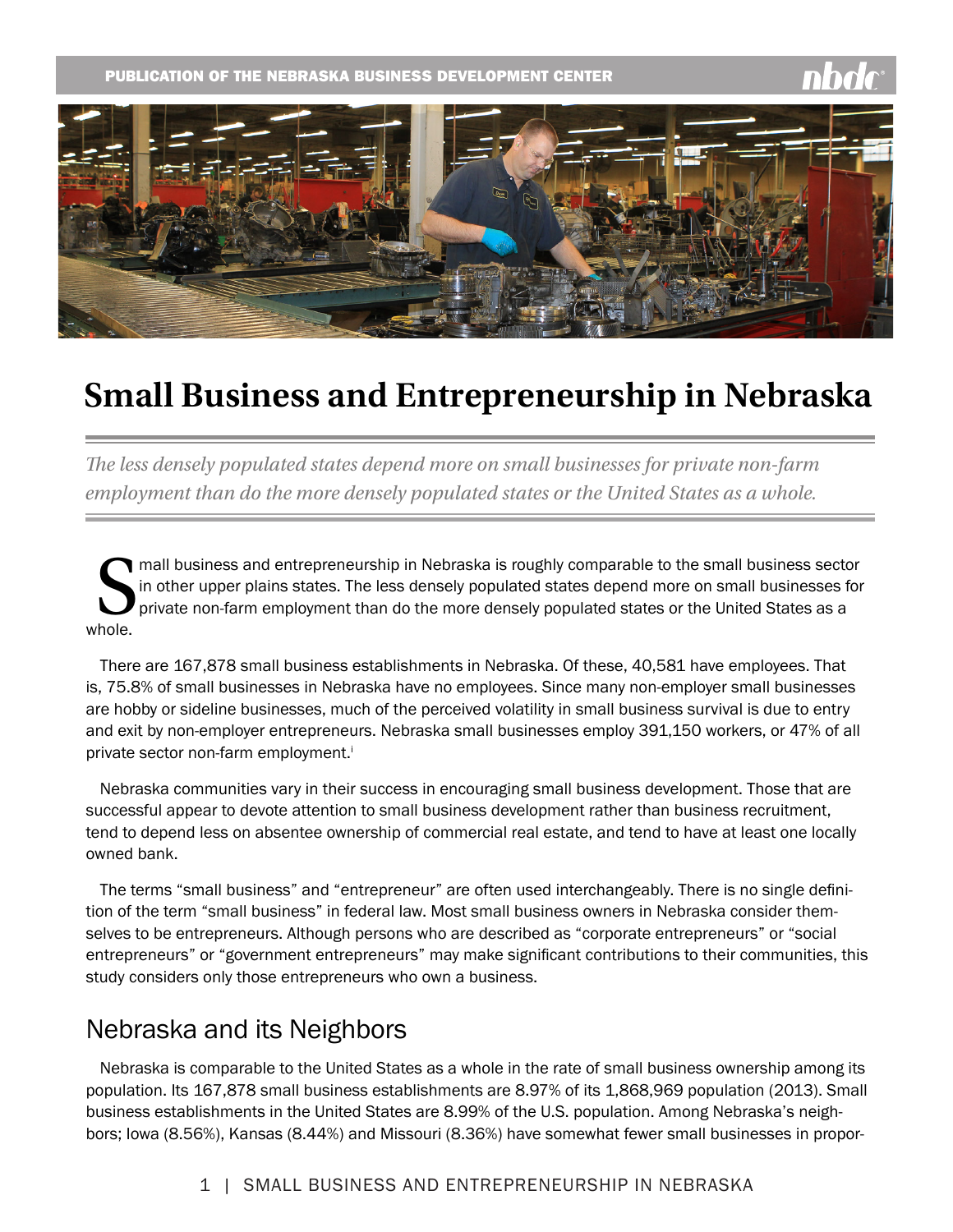

tion to their populations. However, North Dakota (9.62%), South Dakota (9.78%), and Wyoming (10.83%) have significantly higher rates of small businesses.

In Nebraska, as with its neighbors, a higher proportion of its small business establishments have employees than does the U.S. as a whole. Only 20.07% of small business establishments in the United States have employees. In Nebraska 24.20% of small businesses have employees. Among Nebraska neighbors, North Dakota (26.86%) and Wyoming (27.03%) have significantly higher proportions of their small business establishments with employees. South Dakota is near the Nebraska rate at 25.07%, while Iowa, Kansas and Missouri are below the Nebraska rate but still above the U.S. rate.

The low population density of states in the upper plains may be a reason for higher rates of small business formation and the higher rates of employer small businesses among all small business establishments. Major corporations in retail, wholesale, professional services and other economic sectors tend to crowd out small businesses in larger cities. While some of this happens in small and micropolitan cities in Nebraska, the scale of such crowding is significantly less. Independent pharmacies, groceries, and hardware stores, for instance, are far more likely in micropolitan Nebraska towns than in Omaha or Lincoln.

 Generally, the seven upper plains states have a higher portion of their potential workforce employed than did the U.S. as a whole and a higher proportion employed by small businesses. The potential workforce was estimated by using the population within the working age of 18 to 65. The United States has 62.6% of its population within working age. Nebraska has 61.0% of its population within working age. The other upper plains states have working age populations below the national average except Wyoming, which was near the national average at 62.9%, and North Dakota, which was significantly above the national average at 63.3%.

North Dakota also has the highest rate of employment when its employed is compared to its working age population. Nebraska is second with 72.8% of its working age population employed. Nearly all other states in

|                     | <b>US</b> | IA    | <b>KS</b> | <b>MO</b> | <b>NE</b> | <b>ND</b> | <b>SD</b> | <b>WY</b> |
|---------------------|-----------|-------|-----------|-----------|-----------|-----------|-----------|-----------|
| % OF POPULATION     | 62.6%     | 61.0% | 61.0%     | 61.9%     | 61.0%     | 63.3%     | 60.5%     | 62.9%     |
| % EMPLOYED          | 59.7%     | 69.2% | 65.1%     | 62.9%     | 72.8%     | 74.8%     | 66.6%     | 58.0%     |
| % BY SMALL BUSINESS | 28.3%     | 33.8% | 33.7%     | 29.7%     | 34.3%     | 42.4%     | 39.0%     | 36.4%     |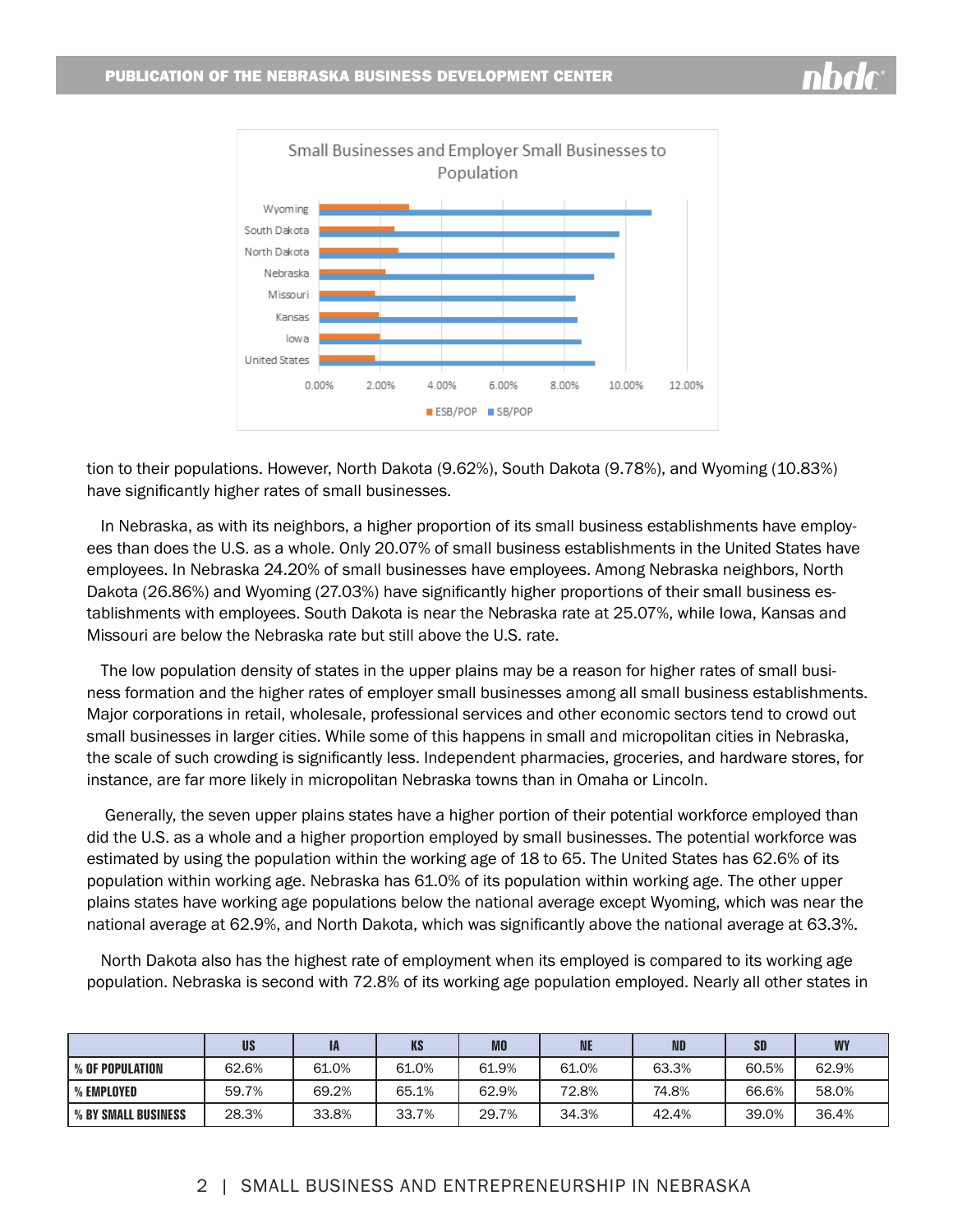

the mid-continent region also have a higher rate of employment as compared to their working age population than does the United States as a whole. The exception is Wyoming, which has only 58% of its working aged employed as compared to 59.7% for the U.S. as a whole.

When compared to the working age population, 28.3% are employed by small businesses in the U.S. In Nebraska it is 34.3%. All of the other upper plains states are above the national average with Missouri being closest to the national average at 29.7% and North Dakota being highest at 42.4%.

## Characteristics of Small Businesses

The distinction between small business establishments and employer small businesses is important. Every person who files a Schedule C is included among small business establishments. Non-employer businesses include professional service firms, investors and inventors but they also include hobbyists, multi-level marketing sales people, and non-employee contract workers. That is why about 80% of small business establishments have no employees and why the small business turnover rate (often termed the "failure rate") is so high.



3 | SMALL BUSINESS AND ENTREPRENEURSHIP IN NEBRASKA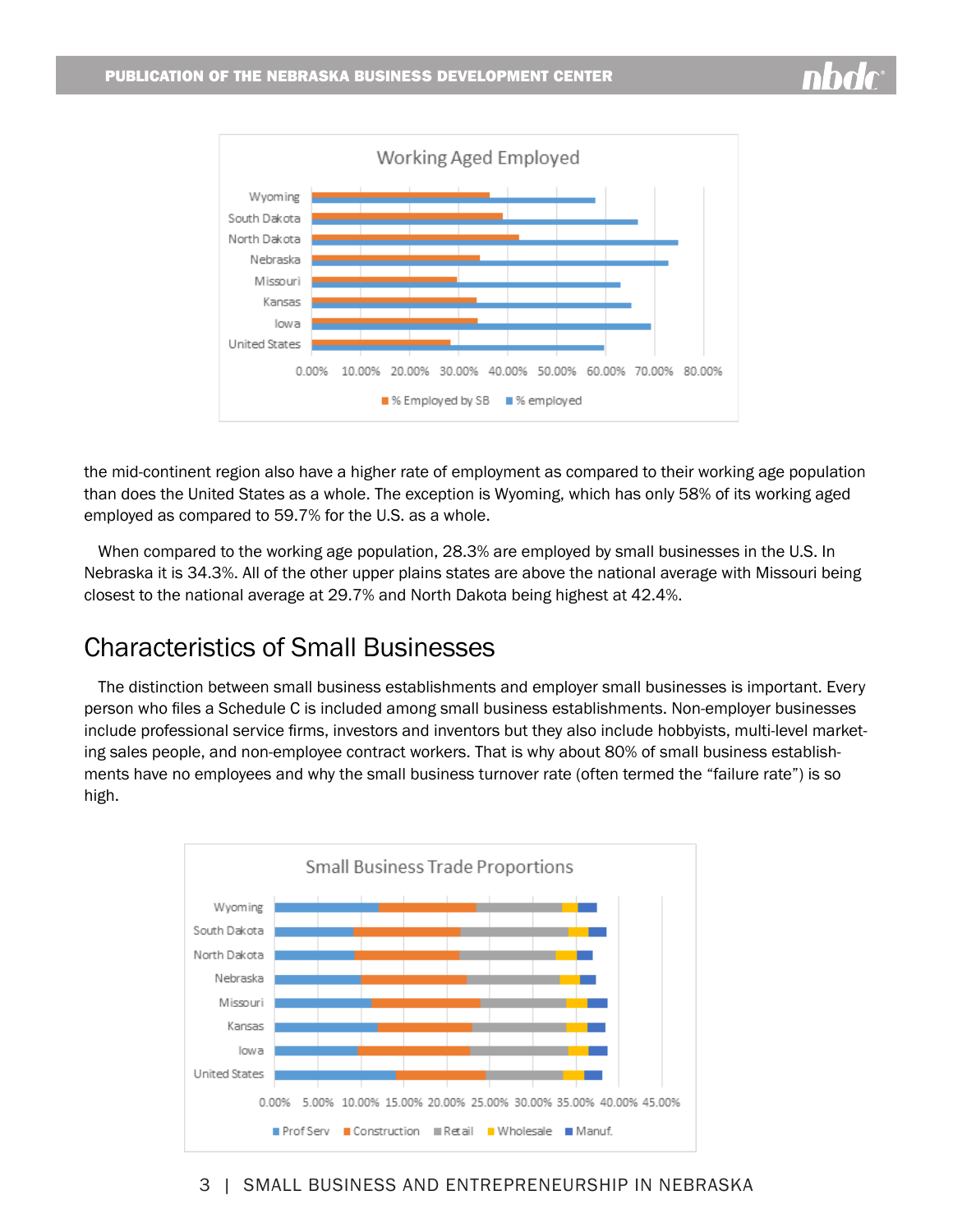

The dominance of non-employer businesses among the small business is somewhat in concert with and somewhat opposed to the usual conceptualization of small businesses as "mom and pop" businesses primarily engaged in retail or in local service industries. Small retail and service businesses usually have employees but the number of employees is limited. This conceptualization of small businesses is truer in Nebraska than in the U.S. as a whole.

 Only 8.98% of small businesses in the United States are in retail. In Nebraska 10.84% of small businesses are in retail. All of the upper plains states have a higher proportion of their small businesses in retail than is true of the U.S.

The most dominant industry for small businesses in the U.S. is professional services, which accounts for 14% of all small businesses. In Nebraska, professional services account for only 9.98% of small businesses. All of the upper plains states have smaller portions of their small business population in professional services than does the U.S. as a whole. The closest upper plains states come to the U.S. average is in Kansas and Wyoming, which each have about 12% of their small businesses in professional services.

The dominant small business industry in the upper plains is construction. Nebraska has 12.34% of its small businesses engaged in construction. The other upper plains states have similar levels with Iowa having the largest portion of small businesses in construction at 13% and Kansas having the smallest portion at 10.93%.

Wholesale and manufacturing firms are considered primary businesses because they sell their products outside of their community, bringing money into the community. Only 2.53% of small businesses in the United States are in wholesale and only 2.1% are in manufacturing. In Nebraska, the level is 2.28% in wholesale and only 1.88% in manufacturing. All of Nebraska's upper plains neighbors have a higher percentage of wholesalers among their small businesses than does Nebraska, except for Wyoming. All of Nebraska's upper plains neighbors have a higher percentage of manufacturers among their small businesses than does Nebraska, except for North Dakota.

Investment by small businesses was somewhat consistent during the half-decade between 2009 and 2013 except for 2010. The sharp increase in 2010 was due to an aggressive program by the U.S. Small Business Administration to encourage small businesses to re-finance using SBA guarantees. SBA offered banks



#### 4 | SMALL BUSINESS AND ENTREPRENEURSHIP IN NEBRASKA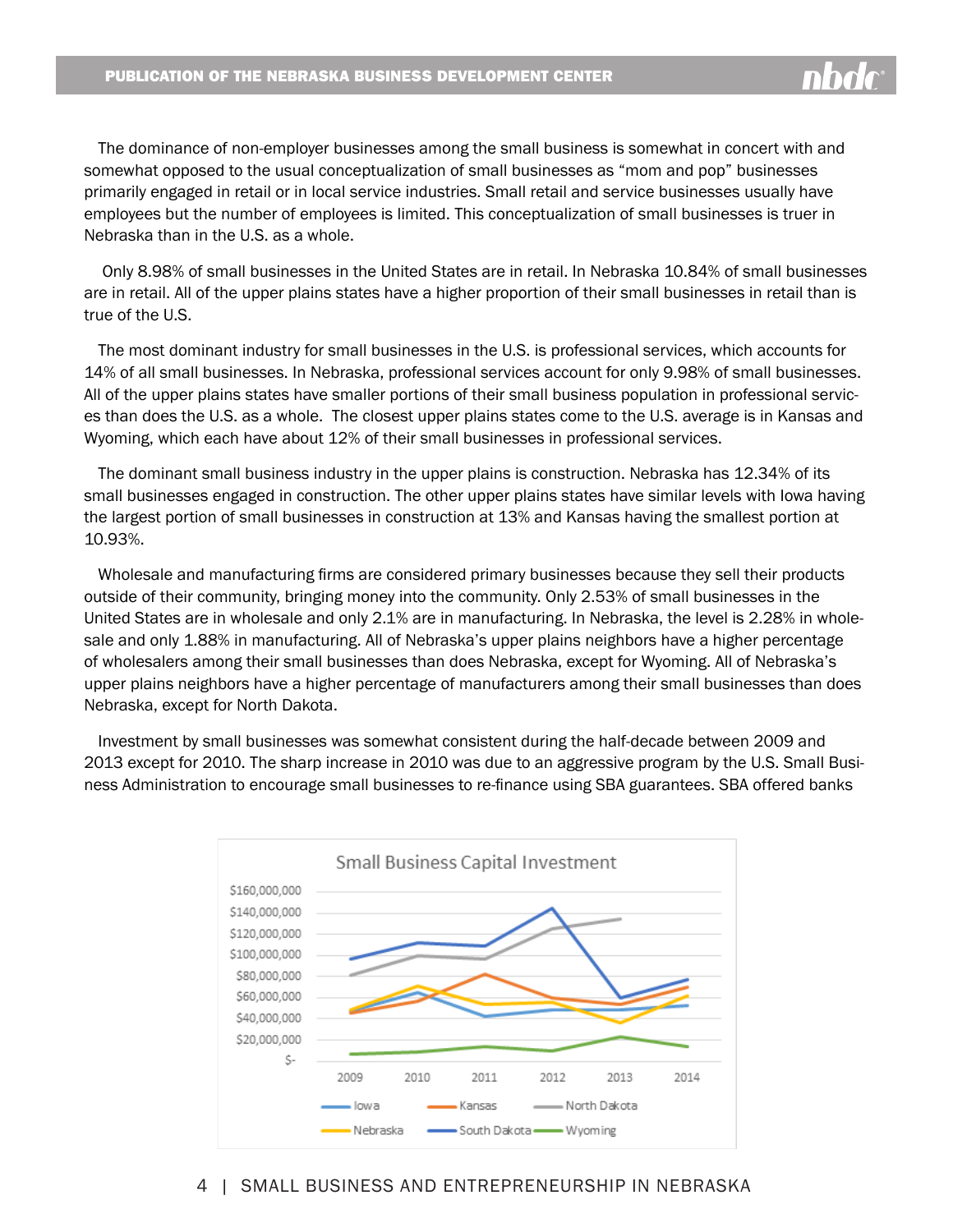90% guarantees instead of 75% guarantees and eliminated the guarantee fee. Many small businesses that had been affected by the 2008 recession took advantage of the opportunity to restructure.

In the upper plains states investment by small businesses swelled in 2010 and 2011 then declined to previous levels in 2012. The exceptions were South Dakota and North Dakota, which had significant increases in 2012. North Dakota continued large small business investment in 2013, probably because of contract activity by small businesses in the oil industry.<sup>ii</sup>

Activity in Nebraska followed this pattern but there was a considerable decline in small business investment in 2013 with a robust recovery in 2014.

### Small Businesses in Rural Nebraska

The higher rates of small business formation in the upper plains are an indicator of the importance of small businesses to the economy of the low population density portions of these states. A recent study<sup>iii</sup> of 16 Nebraska communities that included interviews with small business owners and community economic development leaders provides a perspective on small businesses in Nebraska.

Six micropolitan communities (populations of 10,000 to 50,000) were studied. They were Beatrice, Columbus, Kearney, Norfolk, North Platte, and Scottsbluff-Gering. Ten smaller communities were studied. They were Alliance, Chadron, Hartington, Hebron, Holdrege, Imperial, McCook, Minden, Nebraska City, and O'Neil. Structured interviews were conducted with 71 business owners and 51 community economic development leaders.

One third of small business owners in rural Nebraska see themselves as entrepreneurs. Another 21% see themselves as both small business owners and as entrepreneurs. For more than half of rural Nebraska small business owners, then, the term "entrepreneur" includes them. That is true whether they own a pharmacy, a restaurant or a machine shop.

 More than a third became business owners by starting their own enterprise. However, this was truer in micropolitan communities, which had 48% start-ups, than in smaller communities, which had 29% start-ups. Businesses in smaller communities were more likely to be the result of succession (37%). About a third of the current owners of small businesses in rural Nebraska acquired the business from a previous owner.

 Significantly, 43% of small business owners in rural Nebraska credit their parents with developing their interest in business ownership. Another 34% say that they became entrepreneurs because of a personal desire for independence or greater control of their lives. Only 23% credit a mentor for sparking their interest in entrepreneurship. A majority (61%) would be pleased if their own children chose entrepreneurship as a career and 56% say that they have mentored other entrepreneurs. However, only 23% are aware of an entrepreneurship program in their local high school or community college.

### Economic Development and Small Businesses

Nebraska communities vary in their success at encouraging employer small businesses. This variance appears to be related to the approach the community takes toward economic development. Those communities that focus economic development efforts on small business development tend to do better at encouraging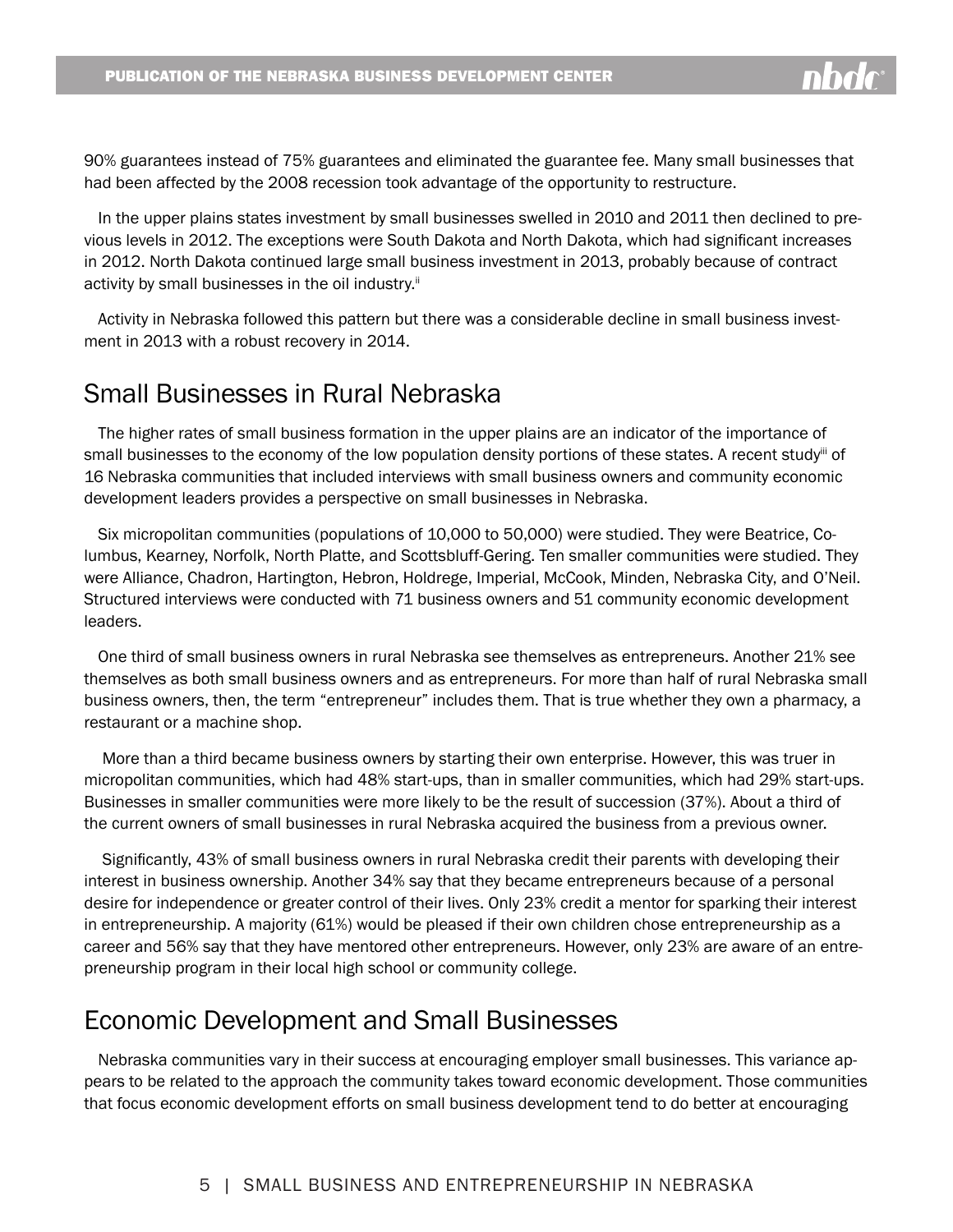entrepreneurship than do those communities that focus economic development efforts on business recruitment. LB 840 money, for instance, is used to support visible main street improvements in communities with long-term growth in employer small businesses but is used to support infrastructure tied to business recruitment in communities without significant long-term growth in employer small businesses. There appear to be other factors as well. Communities with long-term growth of employer small businesses tend to have at least one locally owned bank and tend to have less absentee ownership of commercial facilities. Interestingly, it did not appear to matter if the community was or was not located on Interstate 80.

To determine the long-term success of communities in encouraging the growth of employer small businesses, the study looked at Census data for businesses with five to 49 employees. Only the 16 communities in the study were analyzed.



#### Statistically Significant Growth

Kearney (Buffalo County), North Platte (Lincoln County), Columbus (Platte County), O'Neill (Holt County), Hartington (Cedar County), Holdrege (Phelps County) and Imperial (Chase County) were found to have a statistically significant growth in employer businesses with 5 to 49 employees.

#### Growth not Statistically Significant

Nebraska City (Otoe County), McCook (Red Willow County), Norfolk (Madison County) and Chadron (Dawes County) were found to have a positive trend coefficient. However, the growth displayed was not statistically significant.

**Statistically Significant Decline:** Alliance (Box Butte County), Beatrice (Gage County) and Scottsbluff-Gering (Scotts Bluff County) were found to have a statistically significant negative trend coefficients at the level of significance  $\alpha$ =0.05 suggesting a declining trend in number of establishments with five to 49 employees.

Decline not Statistically Significant: Minden (Kearney County) and Hebron (Thayer County) were found to have negative trend coefficients. However, the decline displayed was not statistically significant.

Banks appear to play a role in the success of small business development in a community. Of the seven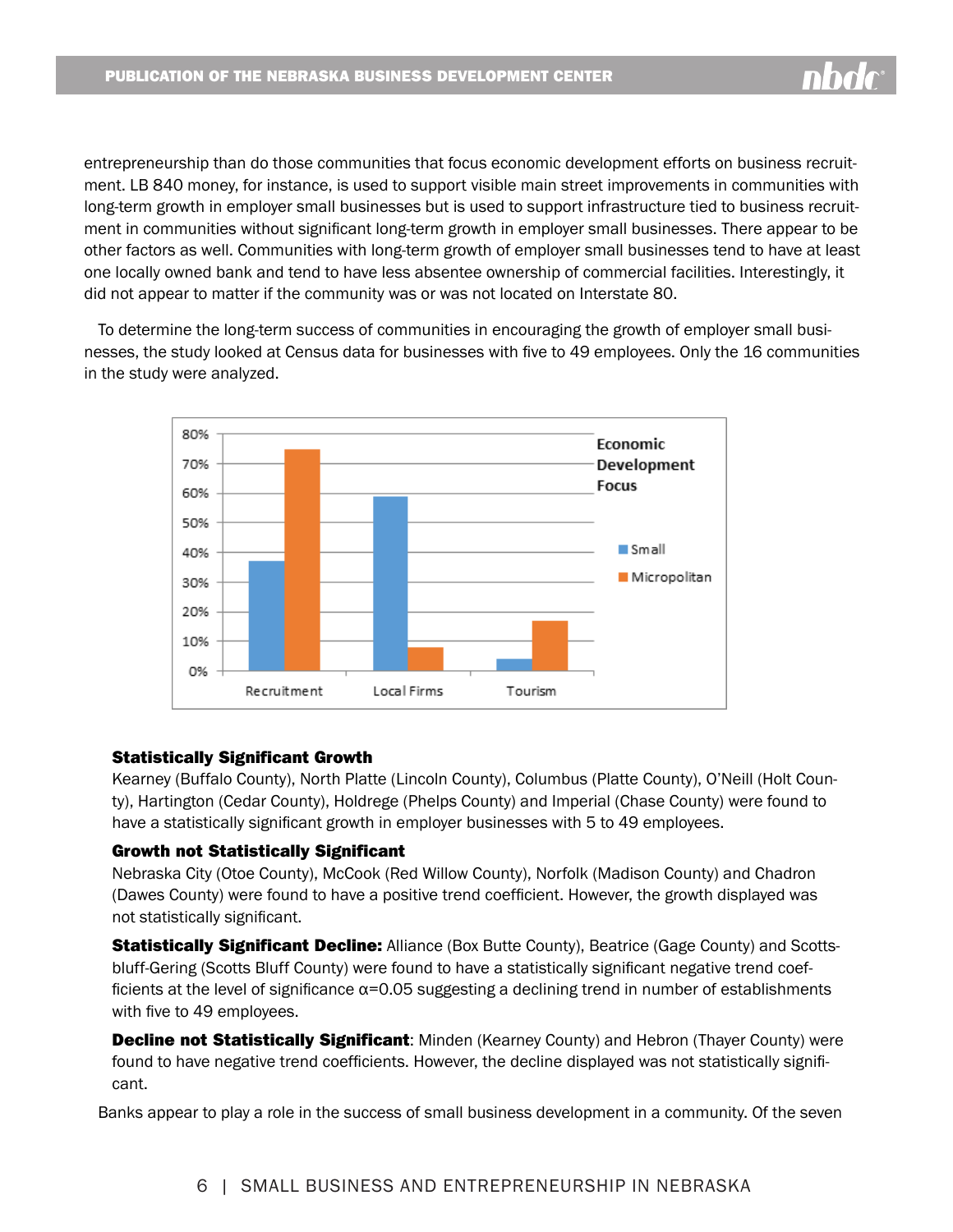communities with statistically significant increases in employer small businesses, four had at least one locally owned bank and two were within the market area of a bank owned in a nearby town. Only one had no locally owned bank. Of the three with a statistically significant decline in employer small businesses, two had no locally owned bank. In a corollary, the business owners in the two communities without a locally owned bank also complained that the commercial properties they leased had absentee owners.

While bank loans, whether or not guaranteed by the SBA, are an important source of capital for small businesses, other sources of financing are equally important. In this study of rural small businesses, 42% of business owners said that their business was financed by themselves, family and friends. Another 12% said that it was financed by angel investors or other sources.<sup>iv</sup>

The Local Option Municipal Economic Development Act, popularly known as LB 840, allows communities to impose a tax (property or sales) or fee to fund economic development activities. The act has been amended nine times. Smaller communities have more freedom to use the funds to promote small businesses. The communities studied that have LB 840 programs were: Alliance, Beatrice, Chadron, Columbus, Gering, Hartington, Holdrege, Imperial, McCook, Nebraska City, Norfolk, North Platte, O'Neill, and Scottsbluff. Hebron, Kearney and Minden do not have an LB 840 program.

Most economic development leaders focus on business recruitment. That is truer in micropolitan communities, where 75% said that recruitment was their priority, than in smaller communities, where 37% said that recruitment was their priory. Among economic development leaders interviewed were executive directors of economic development corporations, chamber executives, city officials, and bankers.

Their orientation to a recruitment priority is in keeping with economic development theory from the 1950s that divided employers into primary and secondary businesses. A primary business is one that sells its goods and services outside of the community and employs persons in the community. A secondary business is one that sells its goods and services inside of the community and employs persons inside the community but that sends a portion of its sales outside of the community to pay for inventory and operation support. It is presumed that secondary businesses will occur naturally in response to increased primary income.

In the 21st Century, however, there have been significant changes to the dynamics of local economies that make the automatic impact of primary income less reliable. First, improved roads and automobiles make it easier for residents of a community to travel to larger communities to do their trading. While this affects the smaller towns of under 10,000 population more than the micropolitan communities, trade loss is a problem for every rural community in Nebraska. Second, the Internet has provided a new trade channel that affects every Nebraska community, no matter its size.

The perceived high failure rate for small businesses, the unpredictability of small business operations, and the influence of national media on consumer desires propels many economic developers to favor chain stores (including franchises) over local stores in combating trade loss.

Less than one-third of economic development leaders (29%) indicated that their community invests in facilities and street improvements to support local retail. Investment tends to go to infrastructure to support recruitment (49%) or healthcare (22%).

An indication that focus is elsewhere is the lack of recognition of small business owners. Only 39% of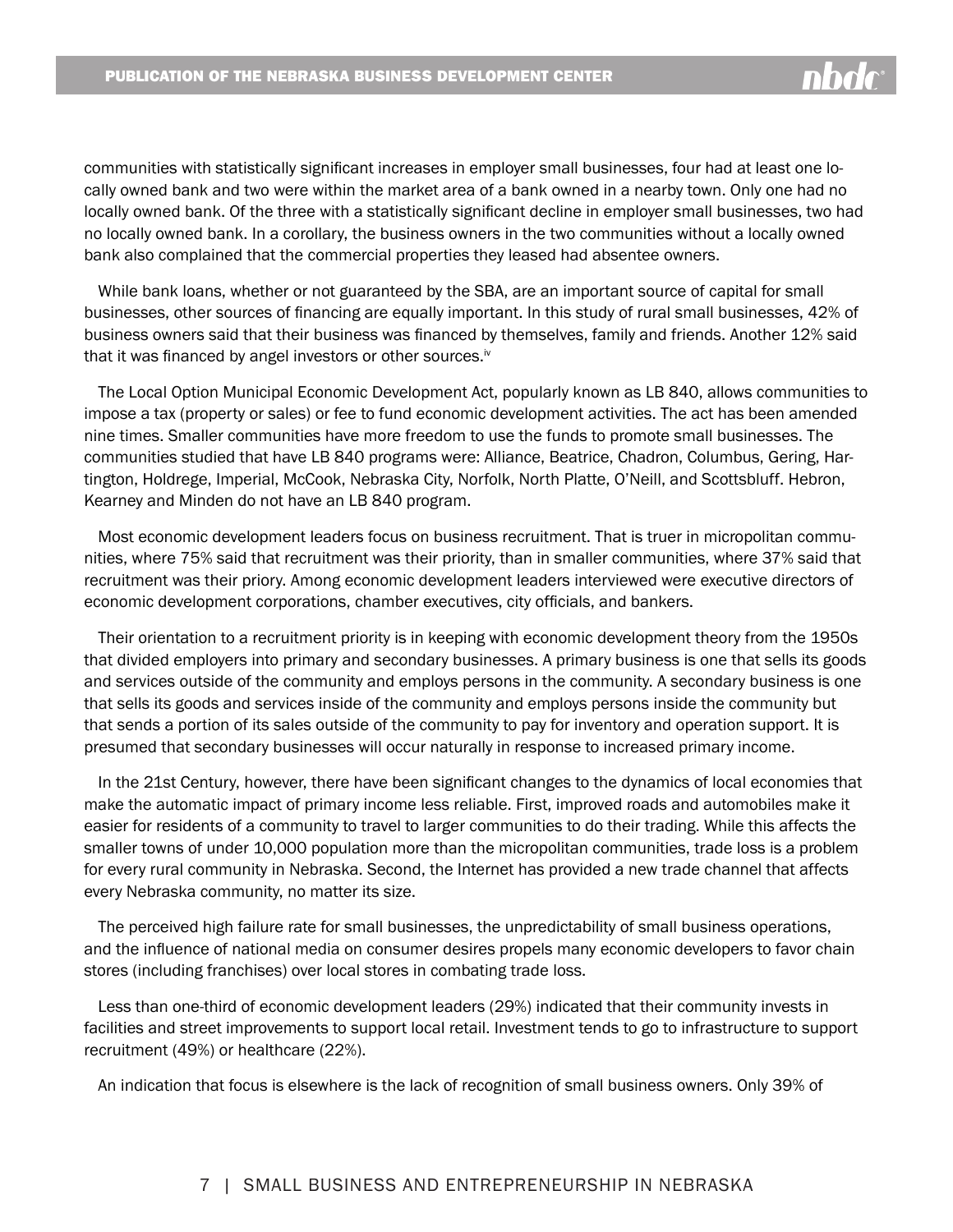communities have a recognition program for small business owners. These are usually run by the chamber and limited to chamber members. The recognition is for leadership within the chamber or for leadership in customer service. There was no instance of a program that recognized small businesses for their contribution to community economic development. A correlation to this finding is that no business owner interviewed had ever been asked to make a presentation in the local high school or community college to a business or entrepreneurship class.

Yet, 59% of economic development leaders said that they would be happy if one of their children chose small business ownership as a career and 75% said that the best business leader in their community was an entrepreneur rather than the manager of a branch plant or healthcare facility.

investment not tied to bank loans (venture capital). North Dakota data for 2014 was not available.

<sup>&</sup>lt;sup>i</sup> The Small Business State and Territory Profiles (2014). Office of Advocacy, U.S. Small Business Administration, Washington, DC. ii Data is from Small Business Development Centers in each state and includes debt and equity. It does not include direct equity

iii Bernier, R. E., et al. (2014). Entrepreneurship Based Economic Development, Rural Futures Institute, University of Nebraska, Lincoln, NE.

iv The term "angel investor" is used here to indicate a person to takes an equity interest in the business. Angel investors in rural Nebraska are unlike those in centers of venture capital as popularized on "Shark Tank" and similar television shows. They are usually local entrepreneurs or farmers who make their investment as much to support the town as to earn a return from their ownership.